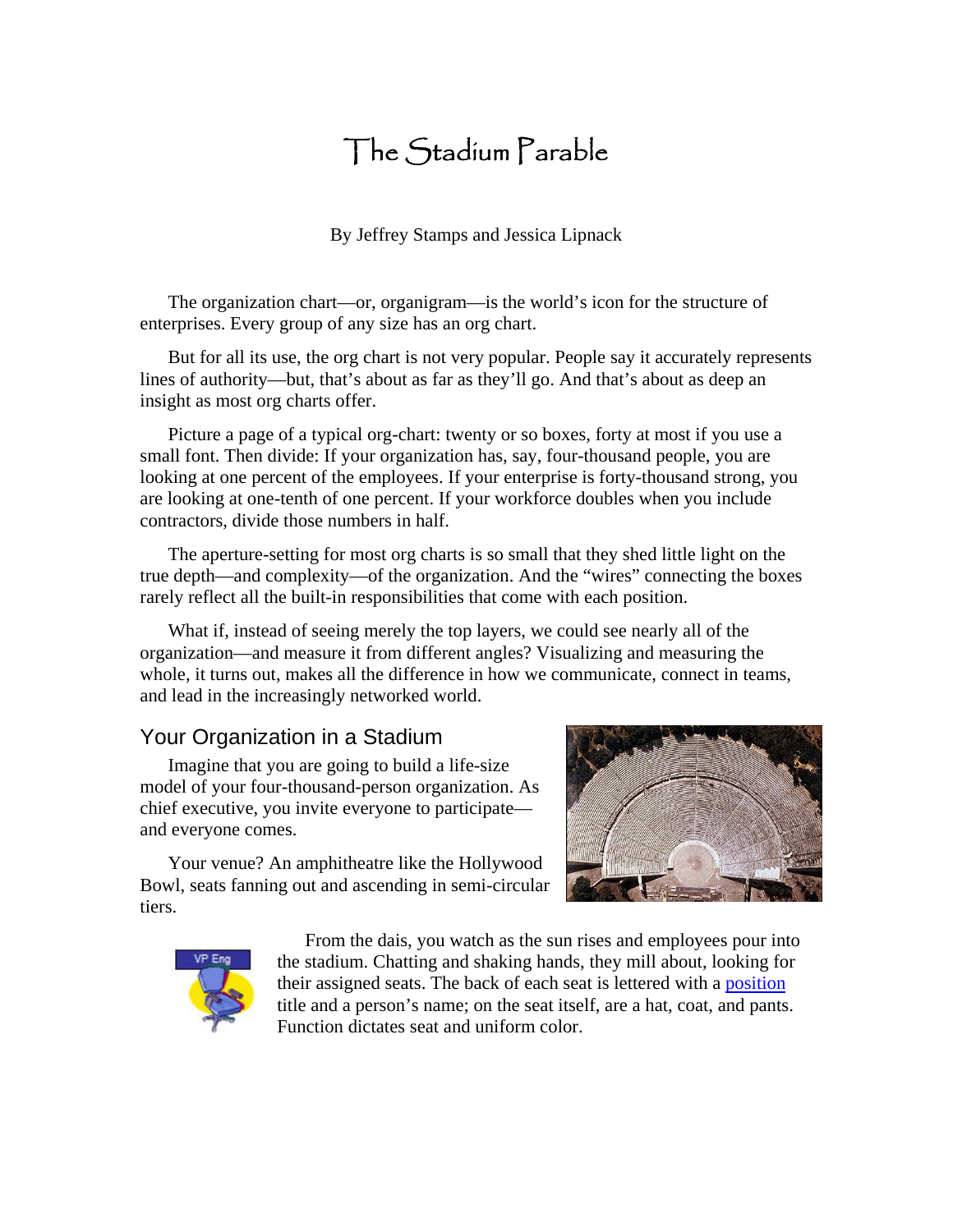### **Sitting in a hierarchy**

"Good morning," you say at eight sharp. "May I ask you to put on your uniforms? I will too." You step into red pants, slip on a red jacket, and pull on a red hat with the number "1" on the brim.

The uniforms are not all the same and so you explain: different uniforms for different [types of positions.](http://www.netage.com/orgscope/metrics/1-totals.html)

"If you have a white coat and hat, it means you're in a staff position, with no one else reporting to you. Notice that your cuffs and lapels are in your function's color. Dressed all in the same color? You're a line manager of staff. Got gold trim on your shoulder and hat? You're an executive manager, with people reporting to you who also are managers.



"Now look at the patches on your jacket. Everyone has at least one indicating the 'home team' of your line manager. Managers, you have two home-team patches, one for the teams you manage and one for your boss's team. Each patch has your [group's](http://www.netage.com/networks/model/nodes/node-grp.html) 'level', the same number that's on your hat, same as the tier that you're in. Level means your relative closeness to me, your degree of separation from the top.

"Also notice that each tier in the stadium is painted a different color, the same as your hat's brim. I'm here in red, my senior leadership team in Tier 2 is orange, and so on out to the top Tier, a deep purple. I can easily see out to the yellow tier, Tier 3, behind my leadership team. Beyond that, I can't really see you but I can see that most of the seats are

filled, albeit with a few vacancies. With all of you, sitting still just like this, everyone in their seats one row behind their managers, it's a very orderly picture. This, my friends, is the [simple hierarchy](http://www.netage.com/networks/model/network/hierarchy-wiki.html) of [sub-organizations,](http://www.netage.com/networks/model/nodes/node-org.html) an [interlocking set of](http://www.netage.com/virtualteams/model/teams/team-hier.html)  [management teams](http://www.netage.com/virtualteams/model/teams/team-hier.html) from top to bottom."



#### **Inviting in the contractors**

"Now let's mix it up a little," you say, signaling for the doors to open all around the

stadium again as several thousand [contractors](http://www.netage.com/networks/model/links/ac-responsibity.html) flow in. Magically, tiers broaden, lengthen, and deepen to accommodate them. The contractors take their seats in the proper functions and don khaki coats and pants. Like everyone else, their coats and hats are trimmed in the color of their functions, and bear the distinctions of staff, line, or executive roles.

With the arrival of contractors, teams and leadership spans swell and some organizations balloon in size. As the stadium enlarges, more of the organization tumbles from sight.

Line Exec Contractor khaki brim

Staff

"Line managers, upgrade your jackets," you say, as executive braid is distributed to those who now have managers reporting to them. "Staff who have now become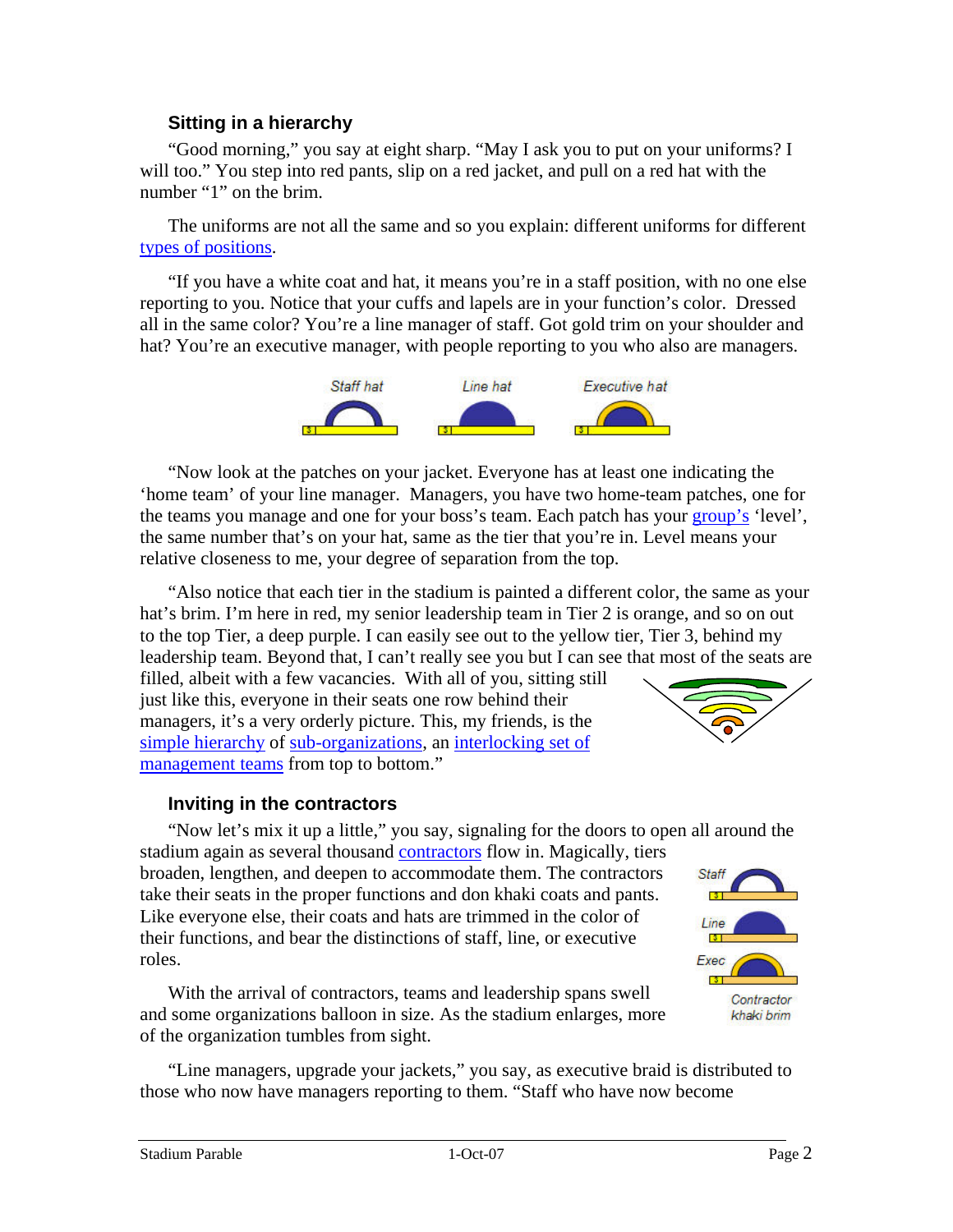managers: trade in your white jackets for those in your function's color. A few of you need executive braid too as you're now managing contractors who manage contractors."

"At this point," you observe, "we can see the real extended formal leadership network. But it's hard to see a few rows beyond yourself, isn't it? Notice how steep the rise is between levels. From my [perspective](http://www.netage.com/networks/model/nodes/perspective.html), I can see the hundred or so people in the second and third tiers but, by the tier beyond, I can't really see your faces or the line s between the upper tiers. A pattern that's clear up close tumbles over the visible horizon. Mainly what I can see



clearly is the territory of a three-level org chart. And, I'd venture to say the same is true for you."

### **Adding links, in four parts**

"On to filling out our connections," you say. "Now we'll link by solid-line reporting relationships, matrix (or dotted line) reporting relationships, key team memberships, and workflow process links.

"Managers, please extend a length of [solid-red ribbon](http://www.netage.com/networks/model/network/core-hierarchy.html) marked with [arrows](http://www.netage.com/networks/model/network/arrowhead-purpose.html) pointing from your seat to that of everyone who works for you. Next, managers with matrix reports, stretch a length of [dotted-red ribbon](http://www.netage.com/networks/model/links/A-link.html) from your seat to those who report dotted line to you. While you're at it, heave them a new team patch." Now, streamers of solid and dotted lines criss-cross the stadium as people sew new patches on their sleeves and a few upgrade their uniforms.

"The third step is to link all the teams: if you lead any team that's authorized or funded—project teams, panels, boards, committees, pilots—please stand." Many managers—and many staff—rise. "Leaders, please run [green ribbons](http://www.netage.com/networks/model/links/c-link.html) pointing from your seat to your members' seats. If you lead more than one team, repeat. And remember to pass out team patches." People add patches to their uniforms for each team where they [play a role.](http://www.netage.com/virtualteams/model/positions/1posRoles.html)



This simple exercise, linking up all the teams, provokes a great flurry as thousands of green ribbons fly through the air and people alter their uniforms again. Staff members trade up to manager outfits because they are leaders of key working teams; many managers add executive braid.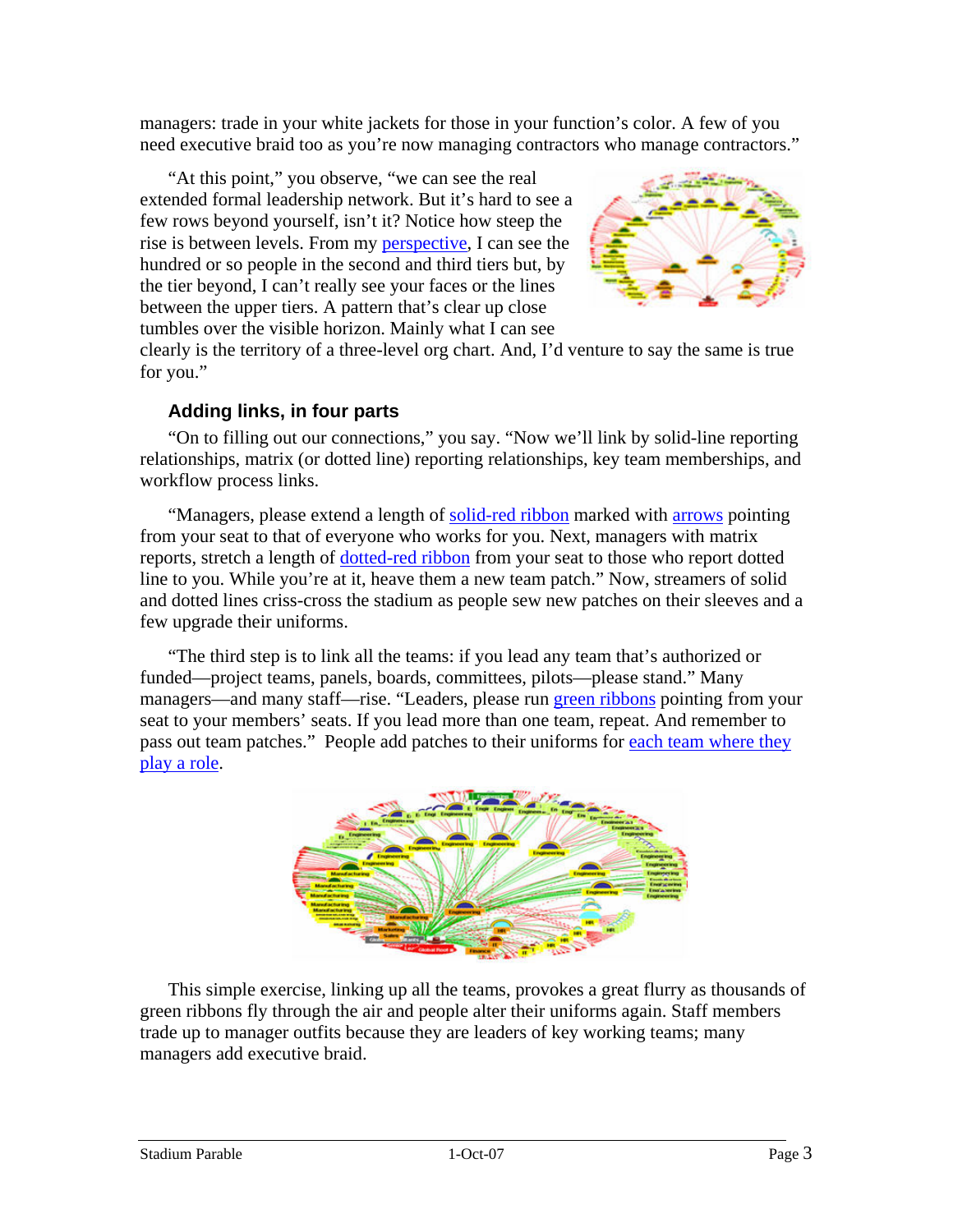"So now what emerges," you remark, "is the much more extensive true leadership [network](http://www.netage.com/virtualteams/model/teams/whoLeads.html) identified from the [bottom-up](http://www.netage.com/virtualteams/model/perspectives/fixed-relative.html)—along with a great tangle of green sash.

"And so for our last linking activity, I ask all team leaders to stand. Choose the card—["Resource" or "Workflow"—](http://www.netage.com/virtualteams/model/teams/res-wkflw.html)that identifies your teams' basic functions and hold it up. [Workflow](http://www.netage.com/virtualteams/model/teams/pur-flows.html) leaders, string [orange ribbons](http://www.netage.com/networks/model/links/b-link.html), again marked with arrows, from your seats to your customer(s) seats. Together, we will map our implicit process flow from input to output at each level."

From the front, you watch the [top-level workflow diagram](http://www.netage.com/networks/model/links/a+b-link.html) take shape as the R&D senior team leader ties an orange ribbon to the seat of the Engineering team's senior leader who ties a ribbon to the Manufacturing leader's seat who ties onto the senior Sales seat.

"Now, please rearrange your seats in the order of the process flow. Resource functions like Finance, HR, and IT cluster around the team's leader." Confusion ensues then clears as people straighten out the orange ribbons, lining up horizontally in the operating network of teams along the tiers, marking the [internal critical paths.](http://www.netage.com/virtualteams/model/teams/critical-path.html)



"Well, it's the same as with the authority structure. I can only see the workflow pattern a few links away. At best, if I take the perspective of any single team, I can see my customer's customers and supplier's suppliers but not beyond that. No matter where I sit, I can only see a snippet of the multiple levels of process."

With heads turning and nodding around the stadium, you draw the exercise to a close.

"You're all invited to the Stadium Reception on the Great Field behind us. Stay in your uniforms and enjoy yourself. We'll do a bit more before dinner."

As thousands file out, you notice some people looking back at the seats, the tiers, and the tangle of ribbons. Many seem to be wondering the same thing you are: "Does the whole organization walk out the door when we leave? Or do we leave something behind in the seats and the tangled connections among us? And does what we leave behind need improvement? Is this design fit for our purpose?"

## An organization network alight

With the sun setting, the stadium glows with seats in their functional hues, colors of ribbons, pulsing in the direction of their arrows—from managers to subordinates, from team leaders to team members, from input functions to output functions. The pattern of jobs and connections emerges in the dimming light as the real size of the organization,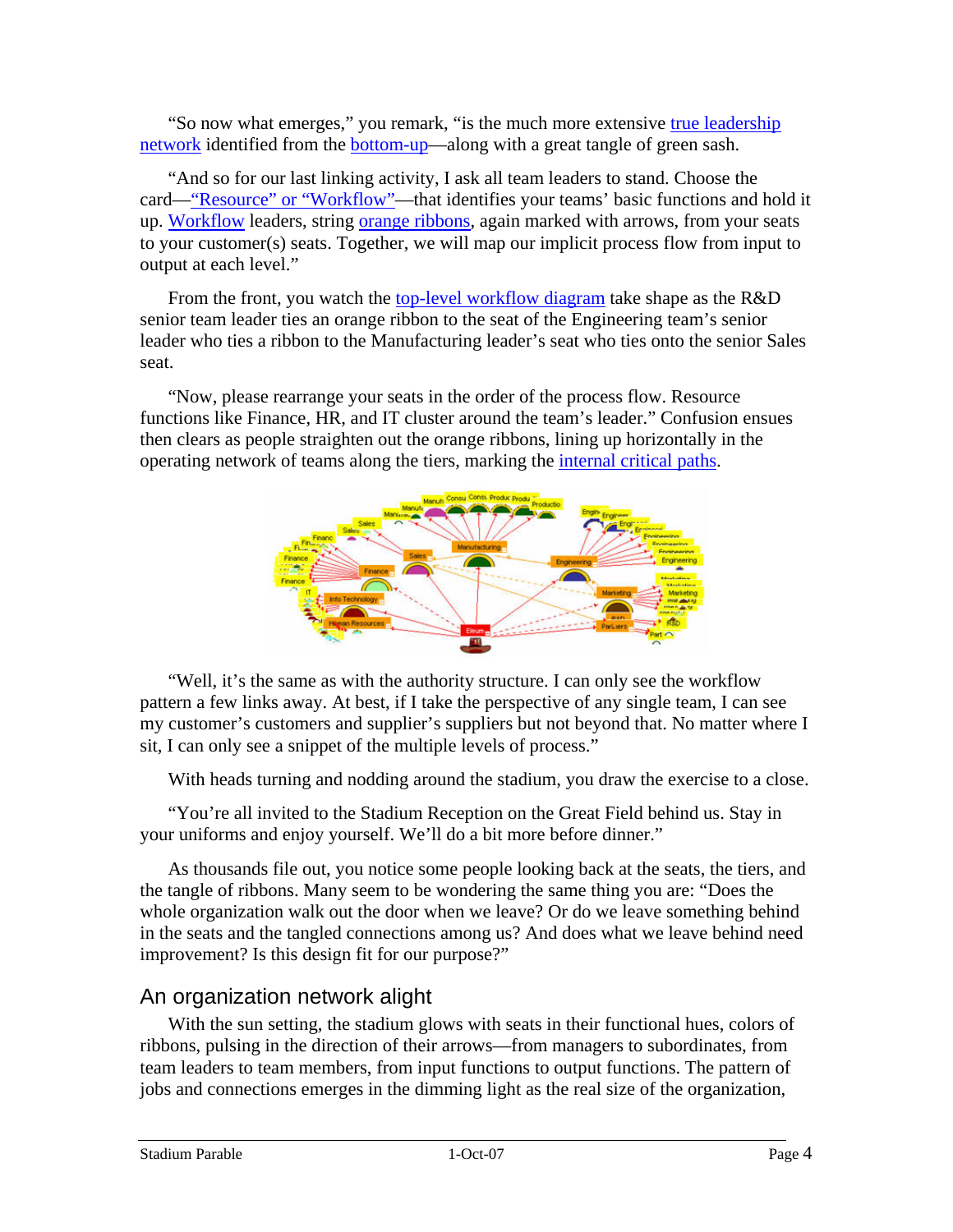the astonishing number of teams, the complexity of the workflow, and the true responsibilities of each position appear. You invite everyone to take another look from their vantage points on the field.

"I notice really big differences in the relative sizes of the major functions," you begin. "Of the ten functions on my leadership team, some are quite small; they only go as far as Tier 4. But, two functions are huge and extend to the highest tiers, dwarfing all others. Now consider this: from my perspective, I can't really appreciate the true depth of the large functions. It's basically invisible to us senior leaders. This means that when I invite my direct reports' leaders to convene their direct reports in the next leadership group, the very big functions are, by size, underrepresented while the very small functions are likely overrepresented."



"I encourage all of you to walk through the tiers. At each seat, including mine, you'll see a small screen that lists some basic [measures and distributions](http://www.netage.com/orgscope/metrics/6views.html) associated with that position: its level, the size of the sub-organization it's responsible for, the number of people reporting to it, and the number of locations where people in the organization are situated. Look especially at the seats of people you know well. Notice how many teams they are on, how complex their jobs are. You might be surprised at how many [invisible](http://www.netage.com/networks/model/links/ac-responsibity.html)  [responsibilities](http://www.netage.com/networks/model/links/ac-responsibity.html) some people have."

"As you stand here, in the front, look at how the organization gets wider in the middle, Levels 5 and 6, then gets narrower, with the last tier shrinking to a small cluster of seats in the distance. You'll see a [great diamond](http://www.netage.com/orgscope/metrics/2-levels.html) take shape between the first and last levels.

"You can easily pick out the high-intensity color of leaders of large organizations, with chains of solid and dotted red ribbons streaming out. Some of these [size 'hubs'](http://www.netage.com/orgscope/metrics/3-size.html) are in the front as expected but a surprising number are several levels deeper in the larger functions. Notice also the seats with many direct connections, positions with a large [circle of links](http://www.netage.com/virtualteams/model/positions/1posRoles.html) just 'one-degree of separation' away with arrows pointing in both directions. See how these 'networker' positions seem to bind the whole organization together, each working link indicating a [personal relationship.](http://www.netage.com/networks/model/links/e-link.html) Even the one-link hierarchy has very [high-span](http://www.netage.com/orgscope/metrics/4-span.html) managers. Finally, look at the 'super-hubs' who manage very large organizations and have high degrees of connections. These *['hotspot' positions](http://www.netage.com/orgscope/metrics/6-hotspots.html)* are scattered throughout our organization, and the people in these critical jobs are most at risk for overload and burn-out."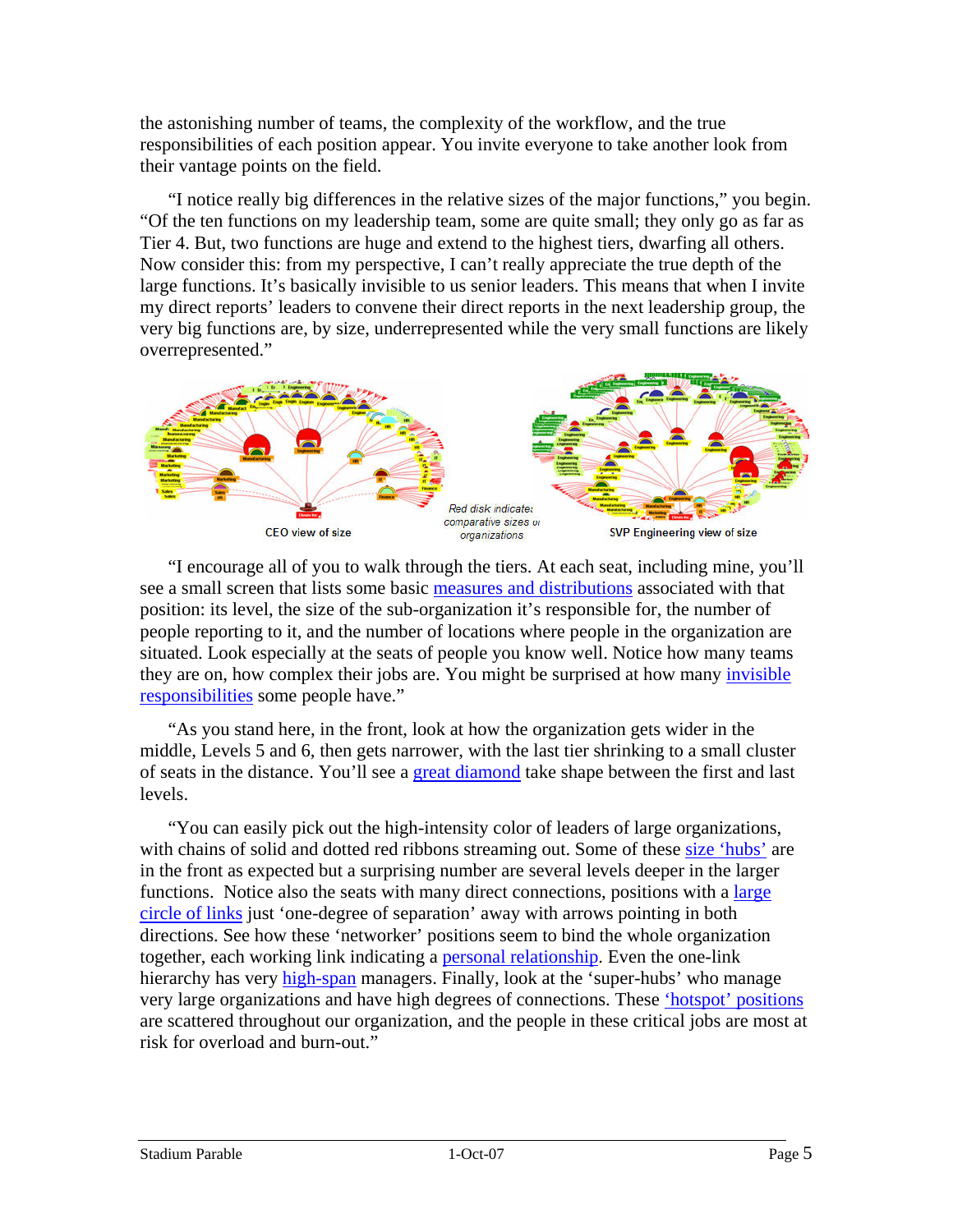

The lights dim, the signal for dinner. People go to their tables, turn to their companions, and talk. As the stadium darkens, its seats, organizations, and connections remain shrouded in the darkness but ready for occupancy again the next day.

# Three Steps to the Stadium Chart

A map of the whole organization allows people to make decisions and choose to act within a shared context. While useful for everyone, the "view of the whole" is mandatory for those with executive roles—positions that lead leaders, as identified by the real organizational structure. Executives, on the order of only 5% of positions, tie the seniorlevel strategy to the 95%, the tactical teams of line leaders and staff that execute it. The strategic executive conversation is most in need of an objective common map of the current networked organization.

An organization already has [much of the data needed](http://www.netage.com/virtualteams/model/organizations/whatWeKnow.html) to construct its own "virtual stadium" model in three steps. Each step brings rewards in improved understanding, design, and decisions.

## **Step 1: Map the Hierarchy**

First, map the basic reporting hierarchy as a network, the whole enterprise as a single org chart. This is very easy to do. The basic data of employee positions and whom they report to is usually housed in several [enterprise information systems.](http://www.netage.com/virtualteams/model/positions/4functions.html) Because of its critical role in operations, this baseline organizational data will be highly accurate, relating as it does to paychecks and performance reviews.

The hierarchy map provides the "ground truth" of the organization's terrain. All the jobs sit in a topology of levels, defining the boundary of the organization. This map shifts and changes with each refresh of the baseline data. The second and third steps rest on this foundation. As one layers additional information onto the *physical-surface terrain maps* in applications like Google Earth, so does one add additional [layers of organization](http://www.netage.com/orgscope/layers/index.html)  [information,](http://www.netage.com/orgscope/layers/index.html) adding greater detail to the picture with each layer.

## **Step 2: Map the Contractors**

There is a great workplace shift underway that is reducing the number of employees and increasing the number of contractors. Jobs once held only by employees now belong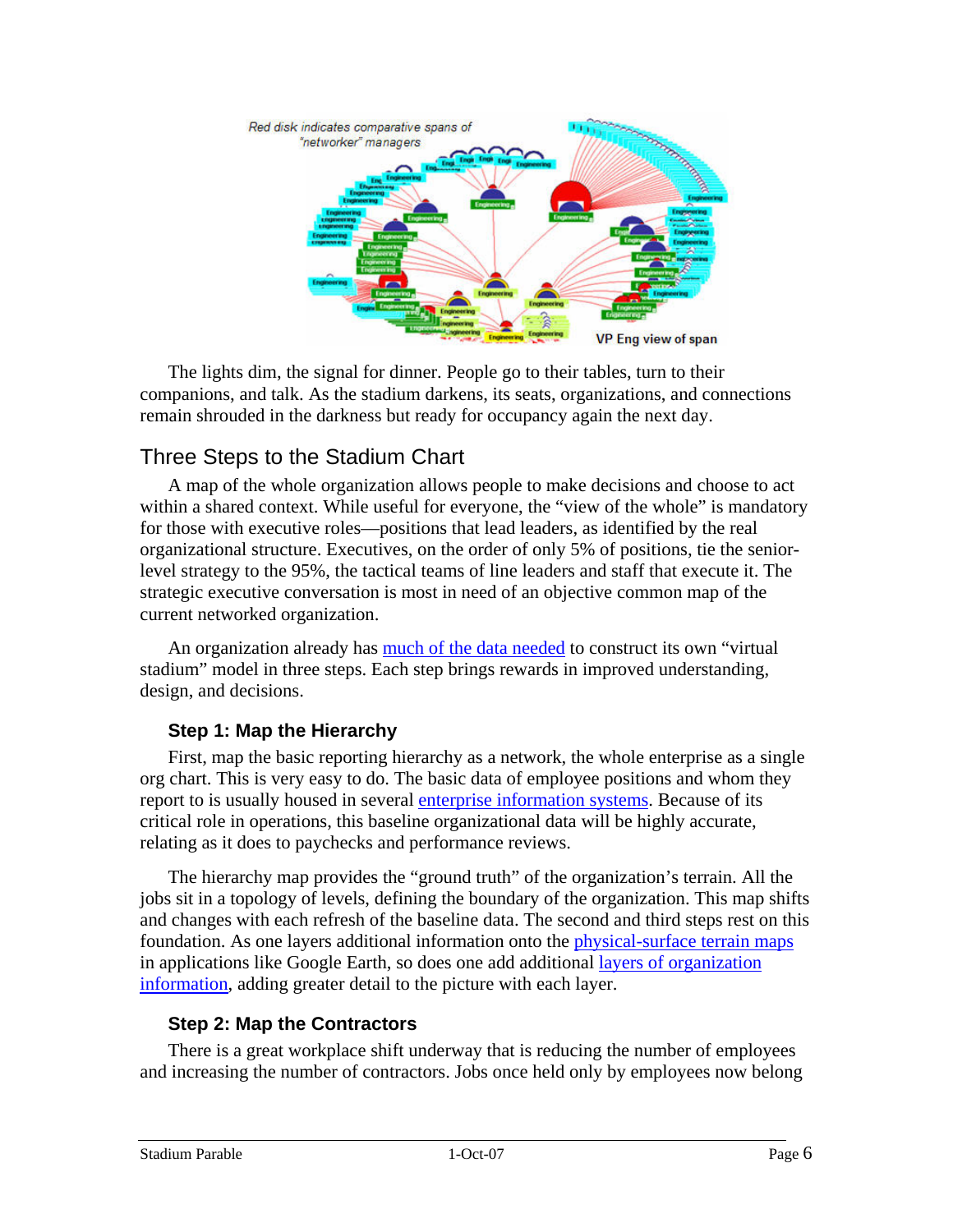to contractors. Despite their necessary contributions in all functions at all levels, contractors are rarely already in the data system that holds the org chart of employees.

There's a way to include many, if not most, of the key contractors. While enterprise financial systems typically bury contractor "heads" within total contract fees, IT systems give essential contractors access to the computer network as registered users. Since someone has to authorize their accounts, there is often a pointer to a position authorizing their access or to the organization where the contractor works.

### **Step 3: Map the Relationships**

Positions connect to other positions through multiple established relationships—direct reporting, matrix, team, and workflow links. The gold standard, so to speak, is the one that generates the paycheck: the direct, solid-line, singular reporting relationship, found in most enterprise data systems. This exclusive link is already in place for each position after completing Steps 1 (relatively easy) and 2 (comparatively more difficult).

The next most formally (and frequently) recognized link is the matrix relationship, the dotted-line report. Matrix reports are sometimes shown on individual org charts but rarely are captured in any data system. However, because matrix reports in most organizations tend to be relatively few in number, they are not that difficult to collect.

With direct and matrix reporting relationships mapped, there is already a large network of management teams identified, one for each manager. Augmenting that formal management network are all the other teams where work gets done. While, to our knowledge, no system deliberately collects this team membership information, IT has much of it housed in permission lists, access to shared files, team room memberships, and the like, often with a cost center associated with the team leader. This data stream of group connections can go a long way towards mapping the key teams.

Finally, to complete the picture of the organization's built-in complexity, you can map the horizontal workflows, the links that show how work progresses on multiple levels to generate the enterprise's output, its means of survival. These critical links between sub-organizations and teams are few in number and not likely to change often. With a bit of skill and local knowledge, it's possible to make explicit the system flows already implied in the vocabulary of the org chart.

As the new map takes shape, populated by various data sources, it immediately starts conversations and yields value. As people talk about the map, they are motivated to get the relationships right. Indeed, as people track their own positions, they naturally validate their links. Essentially, people at the ends of each link agree that the relationship is a real one, a property of their positions rather than just their personal inclinations.

# How Hierarchy Mapping Influenced One Organization

Each step brings its own rewards in learning and application, and builds on the step before. Getting started is particularly easy and rewarding. Here's what one organization of five-thousand people, working across eight countries, discovered when it mapped its formal hierarchy, Step 1.